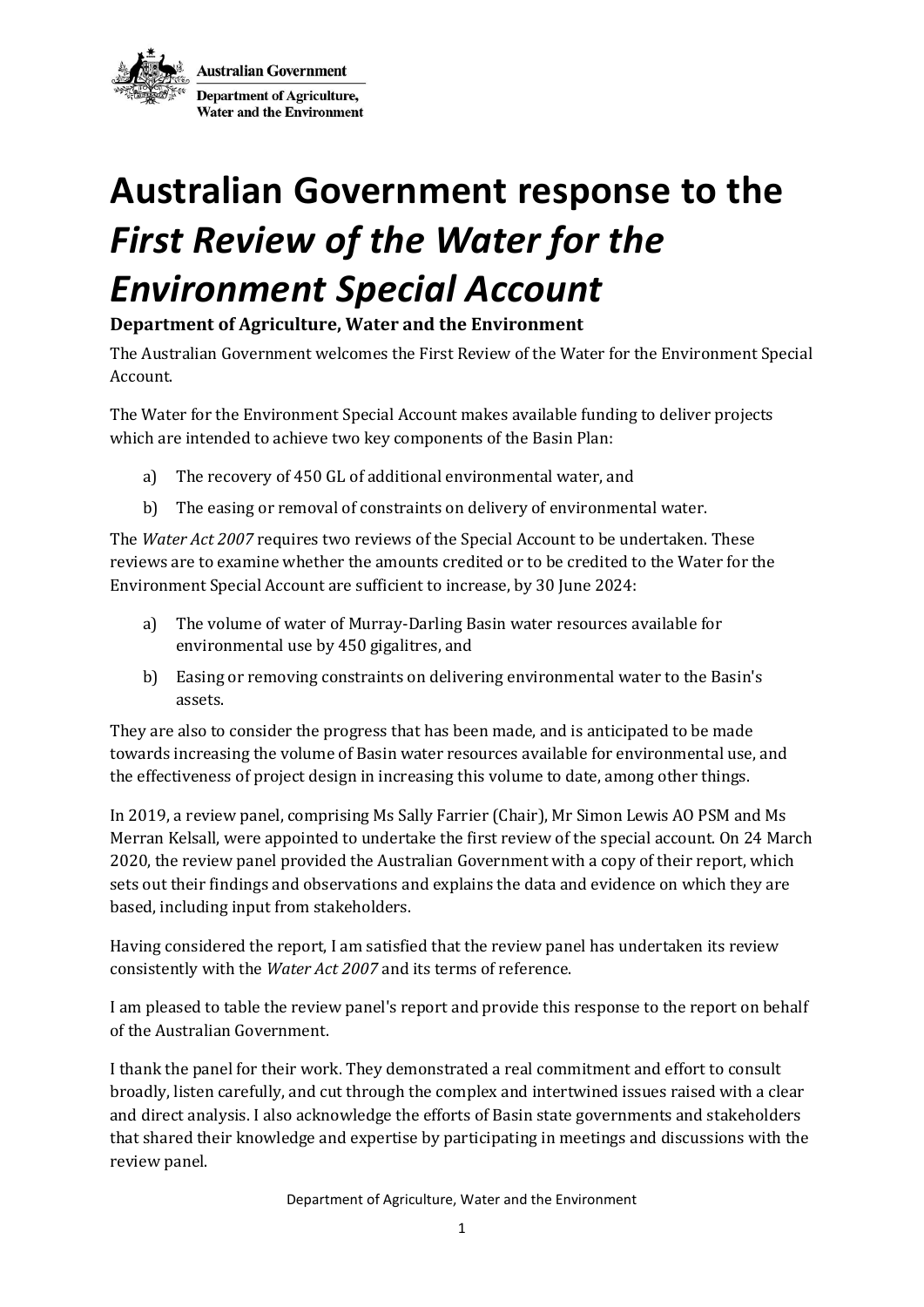I note the report's overarching findings that, based on current progress, the 450 gigalitres of additional environmental water and constraints measure projects will not be fully delivered by 30 June 2024. Further, that the \$1.575 billion Special Account allocation will not be expended by this date. I note that the report also found that, if progress was greater, this funding would be insufficient to enable the full recovery of the 450 gigalitres of additional environmental water.

I acknowledge the panel's observations regarding the limitations of the current efficiency measures program design. In particular, that the socio-economic impact test requirements, delivery partner model, the funding available for projects being capped at a market multiple of 1.75, and limited positive promotion of the program, may have impacted on program participation.

I support the panel's observations that successful Basin Plan implementation requires an ongoing partnership between relevant stakeholders, and there is a need for governments to work collaboratively and communicate more clearly with communities.

The panel also observed that many Basin stakeholders have 'consultation fatigue' and that this should be taken into account in any government response to the review.

The Australian Government does not support amending the Water Act and Basin Plan to extend the timeframes for recovery of the 450 gigalitres of additional environmental water or the constraints measure projects.

However, it is clear that we need to refresh our approach to Basin Plan implementation. We do not want to see the health of our Basin rivers and downstream communities go backwards.

The Murray-Darling Communities Investment Package announced on 4 September 2020 outlines our refreshed approach to the Basin Plan implementation. Consistent with this package, the Australian Government is committed to improving progress towards achievement of the 450 gigalitres and constraints projects. We will also be making some broader changes to put our Basin communities and jobs at the heart of the Basin Plan implementation and address findings of other recent Basin reviews such as the *Independent Assessment of Social and Economic Conditions Across the Basin* (Sefton Review).

In particular, we will:

- Work with the Basin States, and partner with the National Water Grid Authority, to accelerate planning and delivery of constraints projects at risk of not being delivered by 30 June 2024.
- Focus on recovering water for the environment by modernizing off-farm water delivery infrastructure, and work with Basin States and irrigation networks to identify projects to generate water savings through off-farm infrastructure modernization programs.
- Should states or communities identify and propose on-farm water efficiency projects, the Australian Government will work with Basin states to consider proposals, including whether they meet neutrality criteria and whether offsets are required. This approach will ensure only projects that are farmer and community-led will be considered.